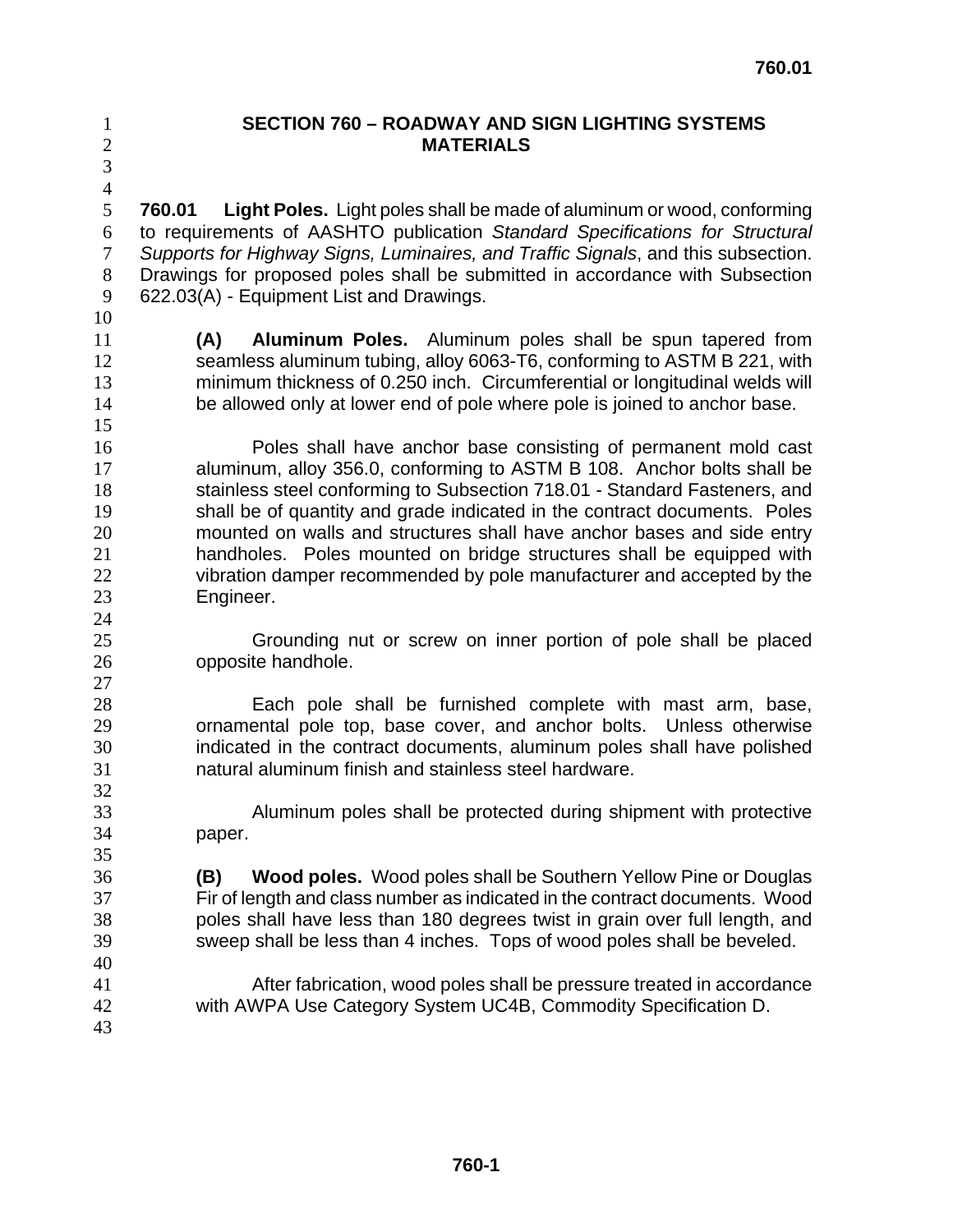**760.02 Luminaire Mast Arms.** Mast arms shall be made of seamless aluminum tubing conforming to ASTM B 221, and shall be of type, size, length, and rise, as indicated in the contract documents. Mast arms 8 feet long or shorter shall be tapered elliptical, self-supporting mast arms. Mast arms greater than 8 feet long shall be truss-type mast arms. Ends of mast arms shall be completed in two-inch slipfitter with inner-wired-type pole plates. **760.02** 

- **760.03 Luminaires for Roadway, Underpass, Sign, and Pedestrian Stairways Lighting.**
- 
- 

**(A) Luminaires for Roadway Lighting.** Luminaires for roadway lighting shall be high-pressure sodium lamps, UL listed for wet locations.

- **(1) Housing.** Housing shall be rear-entry, cast aluminum, with two-inch slipfitter for inner wiring, polished aluminum reflector of snap-in design, and pressed glass refractor optical assembly.
- 

- **(2) Ballast.** Ballast shall conform to the following:
- **(a)** Start and operate high-pressure sodium lamp from 120/240-volt or 240/480-volt, single-phase; or 208/120-volt or 480/277-volt, three-phase, 60-Hz power source.
- **(b)** Protect itself against normal lamp failure modes.
- **(c)** Provide reliable lamp starting and operation in ambient temperatures down to minus 22 degrees F for rated life of lamp. Ballast primary current during starting shall not exceed normal operating current.
- **(d)** Operate continuously at ambient air temperatures from minus 5 degrees F to 77 degrees F, without reduction in ballast life.
- **(e)** Have design life of not less than 100,000 hours.
- **(f)** Operate for at least six months, with lamp circuit in an open or short-circuited condition and without measurable **81 reduction in operating requirements.**
- **(g)** Fully comply with requirements of fixture manufacturers and lamp manufacturers. Submit certificate of compliance in accordance with Subsection 106.07 - Certificate of Compliance for ballast to be furnished.
- There shall be individual, easily accessible, in-line fuses in each phase leg for each luminaire.
-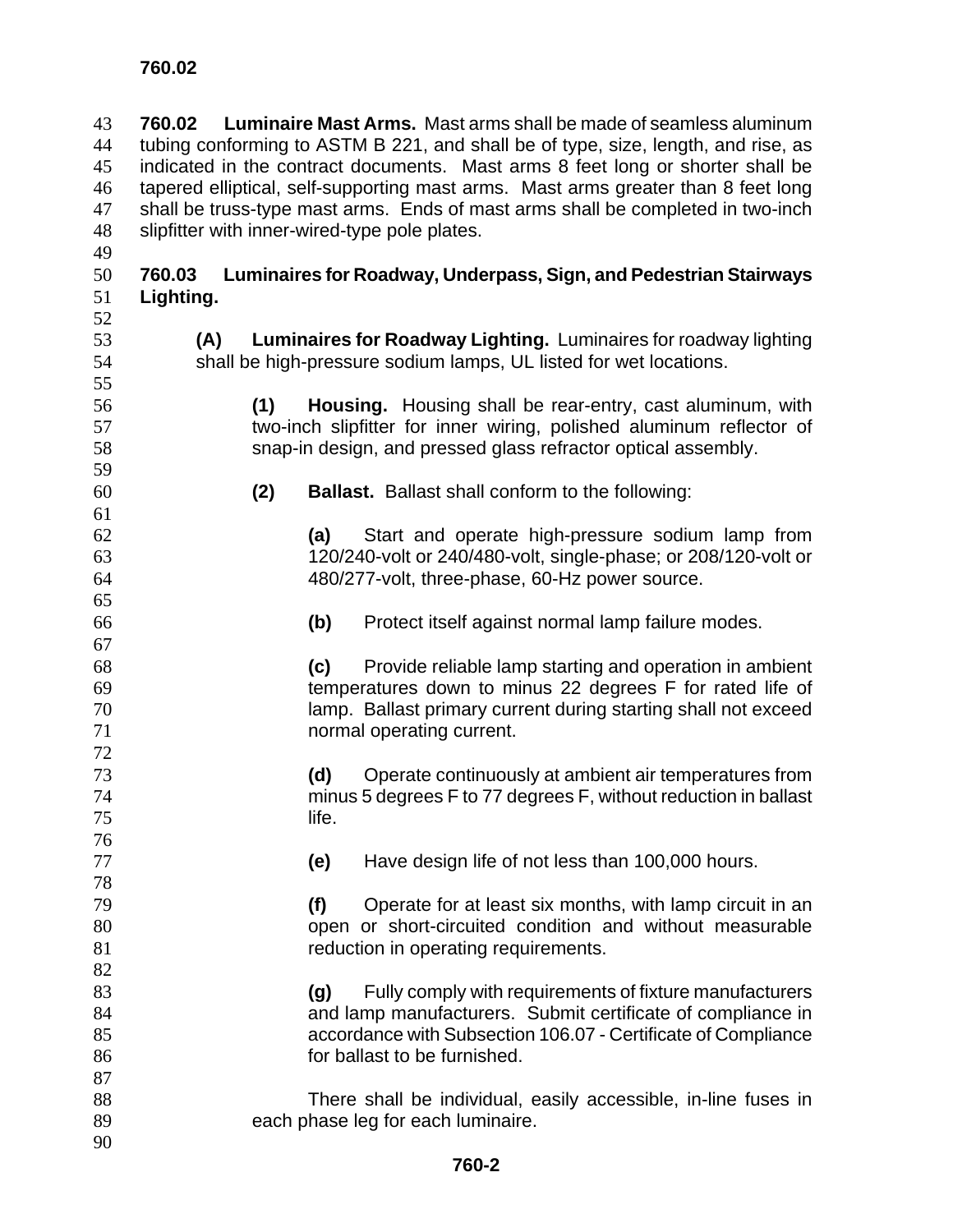| 91         | For nominal line voltage and lamp voltage, ballast design                      |
|------------|--------------------------------------------------------------------------------|
| 92         | center shall vary less than 5 percent from rated lamp wattage.                 |
| 93         |                                                                                |
| 94         | Lamp wattage regulation spread at lamp voltage shall not                       |
| 95         | exceed 8 percent for $\pm 10$ percent line voltage variation at any lamp       |
| 96         | voltage from nominal through life.                                             |
| 97         |                                                                                |
| 98         | Ballast electrical data and lamp operating volt-watt traces shall              |
| 99         | be submitted for nominal and $±10$ percent rated line voltage to verify        |
| 100        | ballast performance and compliance with lamp specifications for rated          |
| 101        | life of lamp.                                                                  |
| 102        |                                                                                |
| 103        | Lamp current crest factor shall not exceed 1.8 for $\pm$ 10 percent            |
| 104        | nominal line voltage variation at any lamp voltage from nominal                |
| 105        | through life.                                                                  |
| 106        |                                                                                |
| 107        | Ballast design shall be such that normal manufacturing                         |
| 108        | tolerance for capacitors of $\pm 6$ percent will not cause more than a $\pm 5$ |
| 109        | percent variation in regulation throughout rated lamp life for nominal         |
| 110        | line voltage.                                                                  |
| 111        |                                                                                |
| 112        | <b>Lamp.</b> High-pressure sodium lamp shall be clear and shall<br>(3)         |
| 113        | have mogul base. Lamp wattage shall be as indicated in the contract            |
| 114        | documents.                                                                     |
| 115        |                                                                                |
| 116        | (4)<br><b>Illumination.</b> Luminaires shall provide roadway with minimum      |
| 117        | average maintained illumination value in accordance<br>with                    |
| 118        | manufacturer's specifications and IES light distribution type indicated        |
| 119        | in the contract documents. Photometric data with certification of              |
| 120        | conformance shall be submitted.                                                |
| 121        |                                                                                |
| 122        | (5)<br>Glare Shield. Internal or external glare shield shall eliminate         |
| 123        | stray light above 90-degree nadir line for luminaires, as indicated in         |
| 124        | the contract documents. External shield shall be made of aluminum              |
| 125        | or zinc-coated steel.                                                          |
| 126        |                                                                                |
| 127        | (6)<br>Photoelectric Control Receptacle. Luminaires shall be                   |
| 128        | furnished with or without photoelectric control receptacles, as                |
| 129        | indicated in the contract documents. When photoelectric control                |
| 130        | receptacle is included, rain tight shorting cap shall be installed.            |
| 131<br>132 |                                                                                |
|            | Luminaires for Underpass Lighting. Luminaires for underpass<br>(B)             |
| 133        | lighting shall be high-pressure sodium lamps, UL listed for wet locations.     |
| 134        |                                                                                |
| 135        | <b>Housing.</b> Die-cast housing shall enclose ballast, lamp socket,<br>(1)    |
| 136<br>137 | specular aluminum reflector, and refractor of molded, prismatic                |
|            | thermal, shock-resistant glass with polycarbonate vandal shield. Lens          |
| 138        | assembly shall be fastened by concealed hinges and single-point,               |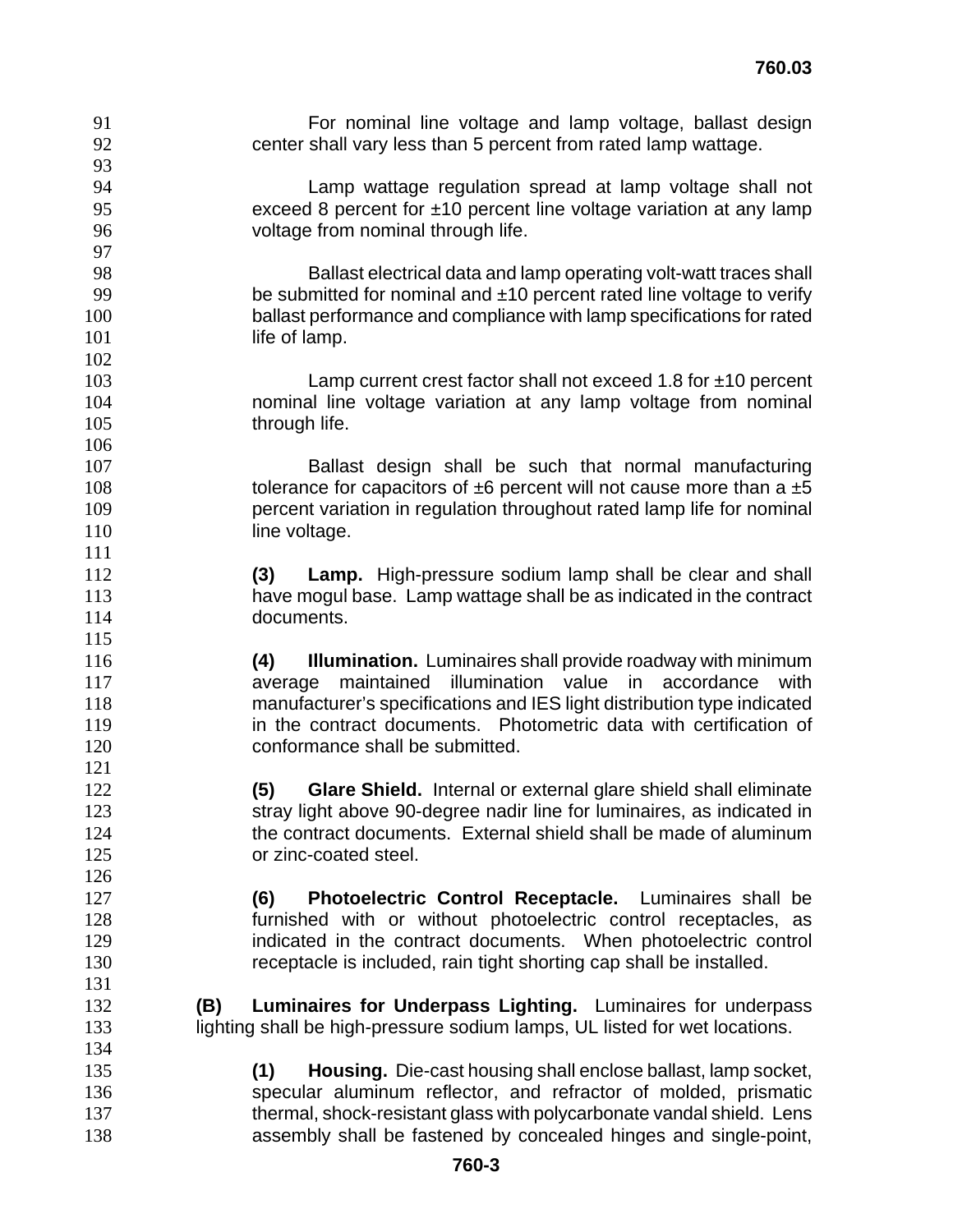positive-acting latch. Fittings shall be non-ferrous. Unit shall be of size and IES light distribution type indicated in the contract documents. **(2) Ballast.** Ballast shall be regulator-type, ±10 percent of nominal source voltage, 60 Hz, for multiple circuits and high-pressure sodium lamps. Individual, easily accessible, in-line fuses shall be furnished in 146 each phase leg for each luminaire. **(3) Lamp.** High-pressure sodium lamp shall be clear and shall have mogul base. Lamp wattage and IES-type light distribution shall be as indicated in the contract documents. **(C) Luminaires for Sign Lighting.** Luminaires for sign lighting shall be metal halide lamps, UL listed for wet locations. **(1) Housing**. Aluminum, alzac reflector housing shall have high-impact-resistant glass cover with hinge and latch, and shall be of watertight construction. Bracket raceway shall be furnished with luminaire. **(2) Ballast.** Metal halide lamp ballast shall be self-regulating at specified nominal voltage ±13 percent, single phase, 60 Hz. Ballast shall be waterproof and mounted integral to the unit. Individual, easily accessible, in-line fuses shall be furnished in each phase leg for each luminaire. **(3) Lamp.** Lamp shall be metal halide with lamp wattage and IES-type light distribution as indicated in the contract documents. **(D) Luminaires for Pedestrian Stairways.** Luminaires for pedestrian stairways shall include cast aluminum, recessed box, with wire glass and cast aluminum louver cover, tamper proof screws, and medium porcelain socket. Luminaire dimensions and type shall be as indicated in the contract documents. Luminaires shall be UL listed for wet locations. **760.03 760.04 Cables and Wires for Roadway Lighting System. (A) Cables and Wires. (1) Circuit Cable.** Cable for 120/240 volt or 240/480 volt roadway lighting circuits shall conform to the following requirements: single conductor, 600 volt, AWG sizes as indicated in the contract documents; stranded copper, Type XHHW suitable for use at 167 degrees F, with 2/32-inch-thick rubber insulation, and 3/64-inch-thick neoprene jacket. Rubber insulation and neoprene jacket shall conform to NEC, RHW/USE standards, and ICEA S-105-692

186 standard.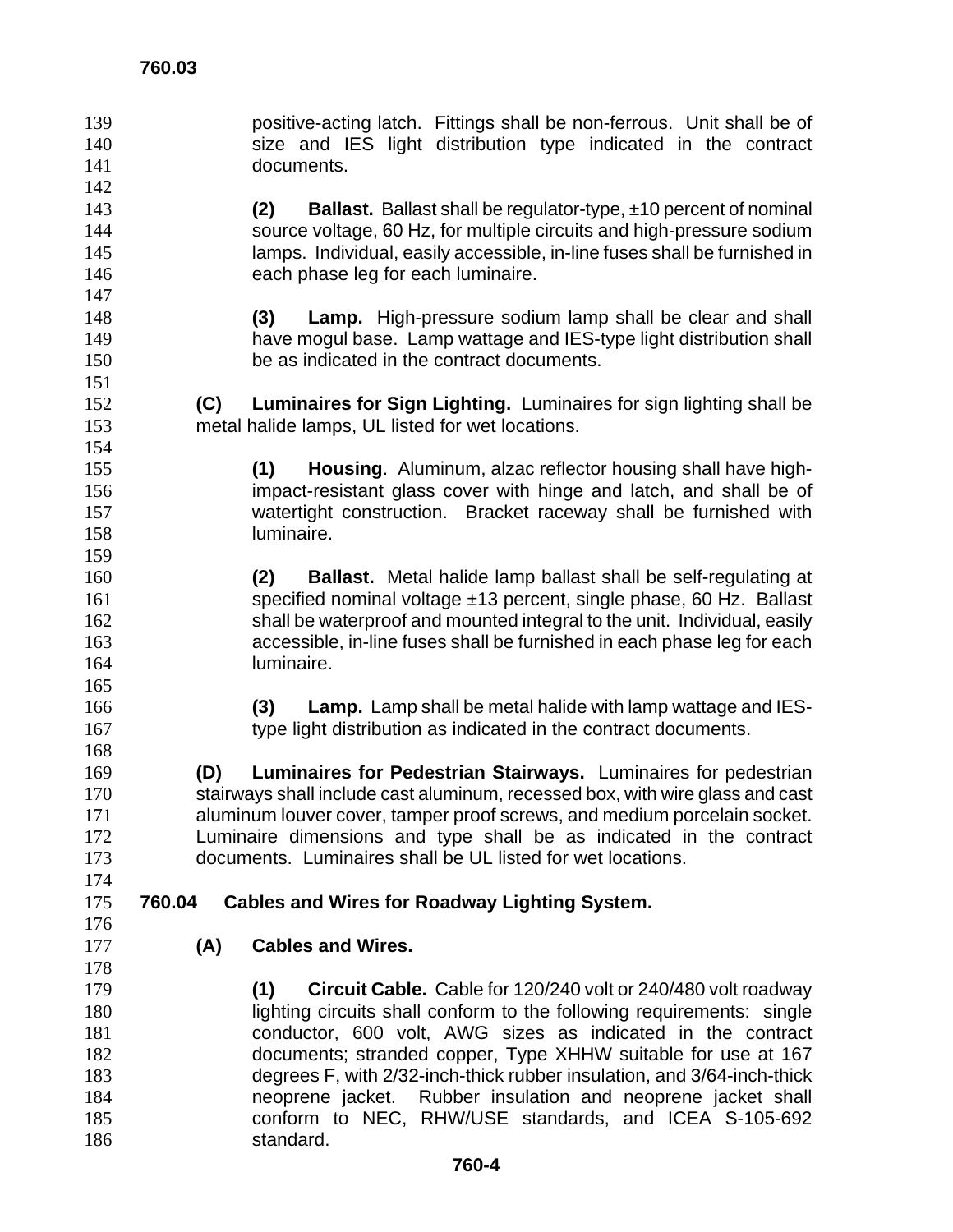**(2) Pole Fixture Cable.** Connection of circuit cables from base of light pole or pull box to each luminaire shall conform to the following requirements: single conductor, 600 volt, No. 10 AWG, stranded copper, and Type XHHW or RHW. Unless otherwise indicated in the contract documents, ground conductors shall conform to the following requirements: single conductor, 600 volt, No. 6 AWG, stranded copper, Type XHHW or RHW. Ground conductors shall be installed in conduits. 

- **(3) Aerial Cable.** Unless otherwise indicated in the contract documents, aerial cable shall conform to the following requirements: No. 1/0 AWG copper, pre-assembled, RINJ-insulation, including copper-clad messenger.
- **(B) Luminaire and Cable and Wire Identification.** Tags of rigid, non-ferrous material shall be affixed, with machine embossed legend on two sides with non-ferrous wire to feeder, branch feeders, and sub-branch cables and wires in pullboxes and light standard bases. Legend with 1/4-inch-high letters shall indicate feeder designation.
- 

- **760.05 Disconnect and Protective Devices.**
- **(A) General.** Splices and taps shall be limited to minimum number. Conductor-to-conductor connections shall be made with hydraulically **indented lugs.**
- **(B) Taps.** Taps from feeders to highway lighting luminaires shall be made at lighting standards, with standard connector kits that provide quick-disconnect, fused branch connection to feeder conductors. Waterproof taps shall have dielectric value equal to that of the insulation of conductors 218 joined. Fuses shall be standard midget, ferrule-type, with ampere ratings as indicated in the contract documents.
- **(C) Splicing.** Feeders shall be spliced with standard splicing kits of type recommended by cable manufacturer. Splices shall be waterproof and shall have dielectric value equal to that of the insulation of conductors joined. **760.05**
- **760.06 Waterproof Connectors for Roadway Lighting.** Where indicated in the contract documents, connector kits shall be of waterproof, molded rubber. Connectors shall be 600-volt, quick disconnect, in-line connectors, fused for ungrounded conductor and non-fused for neutral at each pole. Opening in line conductor connectors shall be suitable for cables furnished. Lubrication and taping shall be as recommended by manufacturer of connectors. Fused connectors shall accommodate standard midget, ferrule-type fuses with ampere rating as indicated in the contract documents.
- 
-